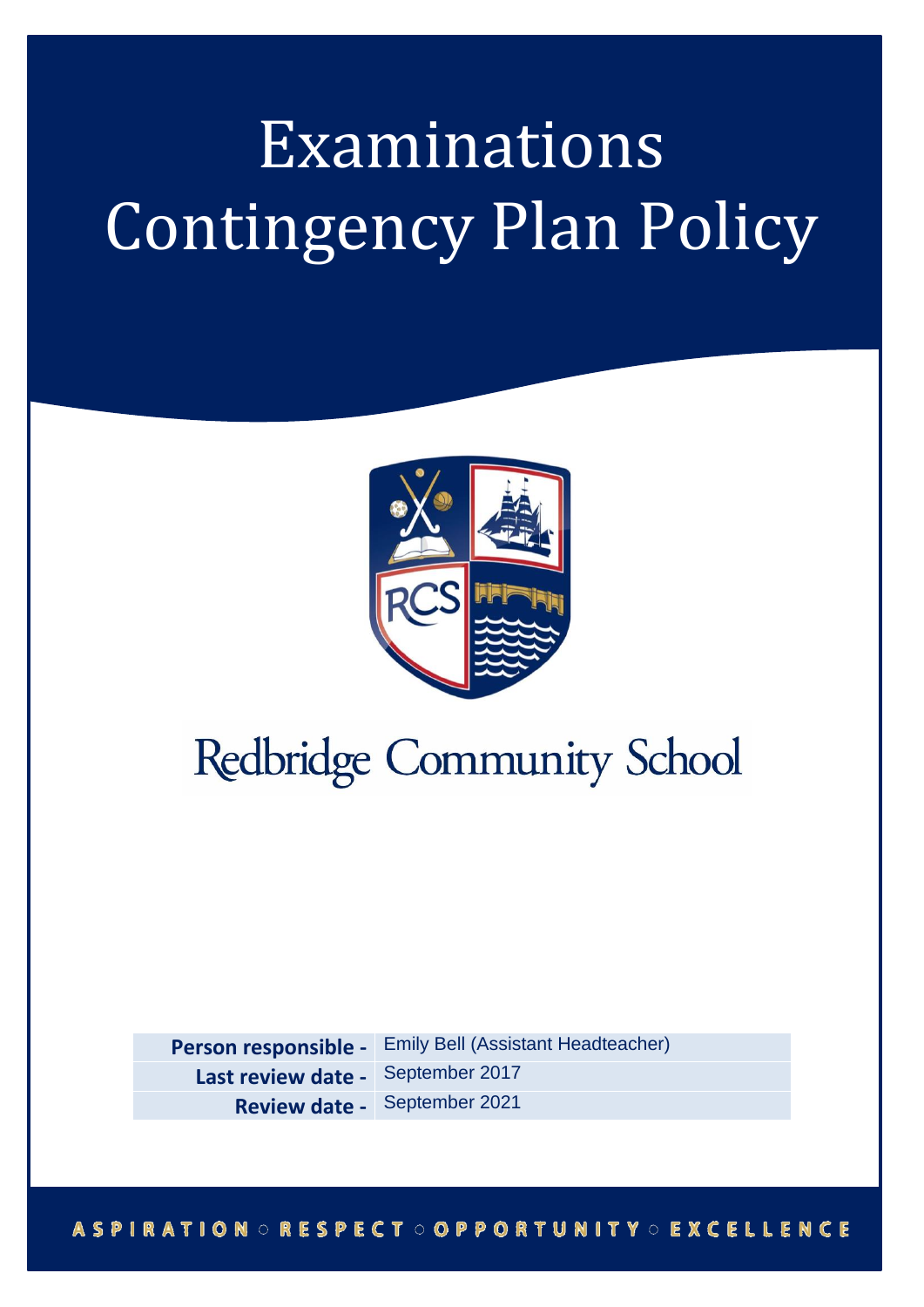| <b>Contents</b> |                                                               |         |  |
|-----------------|---------------------------------------------------------------|---------|--|
| 1.              | Purpose of the Plan                                           | Page 3  |  |
| 2.              | Causes of potential disruption to the exam process            | Page 3  |  |
| 3.              | Appendix 1                                                    | Page 7  |  |
| 4.              | Appendix 2                                                    | Page 8  |  |
| 5.              | Appendix 3                                                    | Page 10 |  |
| 6.              | Further guidance to inform and implement contingency planning | Page 11 |  |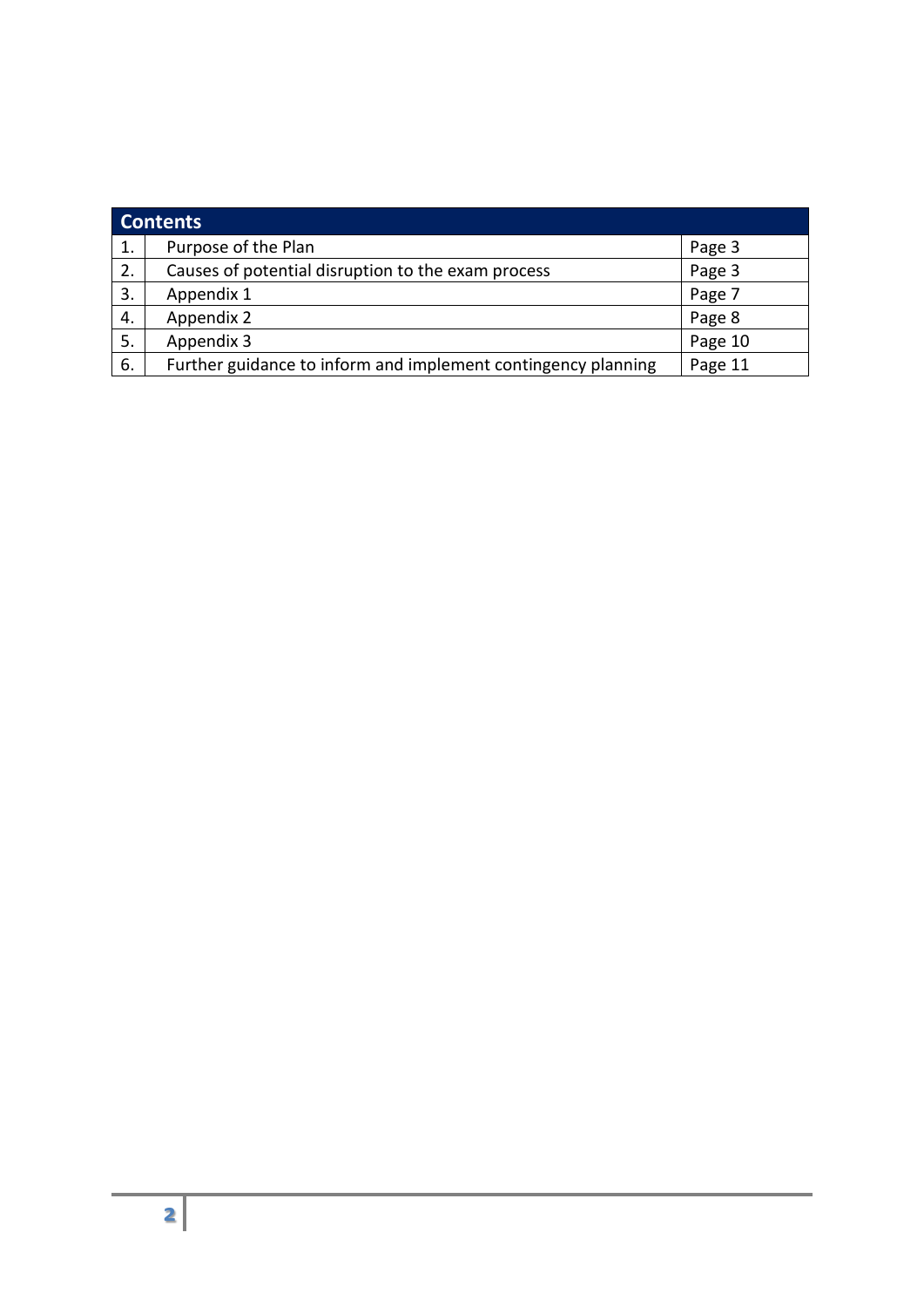#### **PURPOSE OF THE PLAN**

This plan examines potential risks and issues that could cause disruption to the management and administration of the exam process at Redbridge Community School. By outlining actions/procedures to be invoked in case of disruption it is intended to mitigate the impact of these disruptions have on our exam process.

Alongside internal processes, this plan is informed by scenarios contained in the *Joint contingency plan in the event of widespread disruption to the examination system in England, Wales and Northern Ireland.*

This plan complies with JCQ general regulations (section 5) in that:

The centre agrees to *"have in place a written examination contingency plan/examinations policy which covers all aspects of examination administration. This will allow members of the senior leadership team to have a robust contingency plan in place, minimising risk to examination administration, should the examinations officer be absent at a crucial stage of the examination cycle;"*

#### **Causes of Potential Disruption to the Exam Process**

#### Exam Officer extended absence at key points in the exam process (cycle)

#### Criteria for implementation of the plan

Key tasks required in the management and administration of the exam cycle are not undertaken, these may include: *Planning*

- *Annual data collection exercise not undertaken to collate information on qualifications and awarding body specifications being delivered*
- *Annual exams plan not produced identifying essential key tasks, key dates and deadlines*
- *Sufficient invigilators not recruited and trained*

#### *Entries*

- *Awarding bodies not being informed of early/estimated entries which prompts release of early informed required by teaching staff*
- *Candidates not being entered with awarding bodies for external exams/assessment*
- *Awarding body entry deadlines missed or late or other penalty fees being incurred*

#### *Pre-Exams*

- *Exam timetabling, rooming allocation; and invigilation schedules not prepared*
- *Candidates not briefed on exam timetables and awarding body information for candidates*
- *Exam/assessment materials and candidates' work not stored under required secure conditions*
- *Internal assessment marks and samples of candidates' work not submitted to awarding bodies/external moderators*

#### *Exam Time*

- *exams/assessments not taken under the conditions prescribed by awarding bodies*
- *required reports/requests not submitted to awarding bodies during exam/assessment periods eg very late arrival, suspected malpractice, special consideration*
- *candidates ' scripts not dispatched as required to awarding bodies*

#### *Results and Post-Results*

- *access to examination results affecting the distribution of results to candidates*
- *the facilitation of the post-results services*

#### *Centre Actions:*

- *Assistant Head Mr S Ramsey to work with Mrs Ruth Trumper who will follow procedures and practices within the Examinations Officer remit.*
- *Exams Officer to ensure essential information is available to Mr S Ramsey and Mrs Ruth Trumper*
- *Exams Officer to ensure Exam Cycle, policies and procedures are up-to-date at all times.*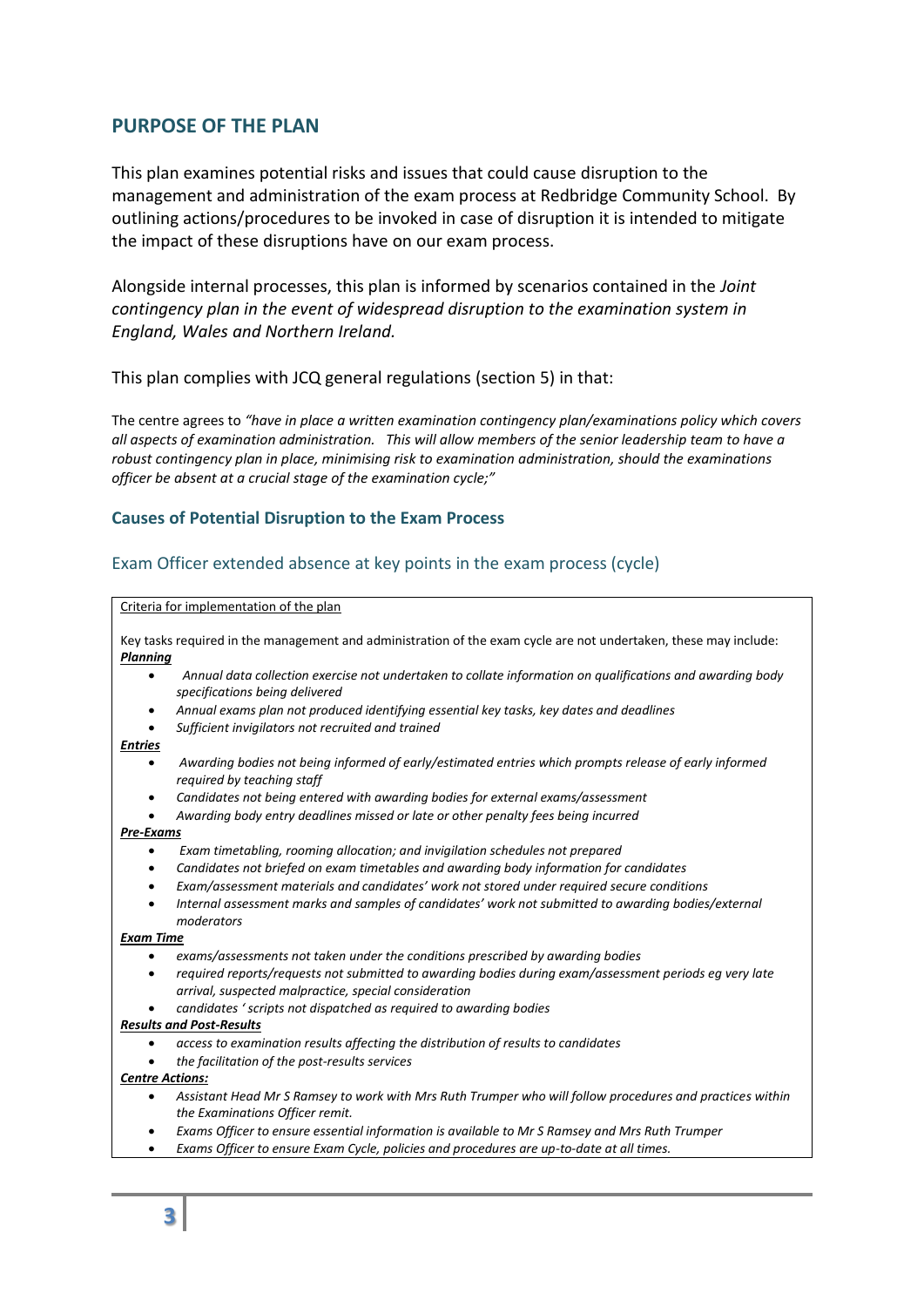#### SENCo extended absence at key points in the exam cycle

#### Criteria for implementation of the plan

Key tasks required in the management and administration of the access arrangements process within the exam cycle not undertaken including:

#### *Planning*

- *Candidates not tested/assessed to identify potential access arrangement requirements*
- *Evidence of need and evidence to support normal way of working not collated*

#### *Pre-Exams*

- *Approval for access arrangements not applied for to the awarding body*
- *Modified paper requirements not identified in a timely manner to enable ordering to meet external deadline*
- *Staff providing support to access arrangement candidates not allocated and trained*

#### *Exam Time*

*Access arrangement candidate support not arranged for exam rooms*

#### **Centre actions:**

 Mrs S Lunn and Ms S O'Connor to work closely together and follow procedures and practices within the SENCo remit.

#### Heads of Department extended absence at key points in the exam cycle

#### Criteria for implementation of the plan

Keys tasks not undertaken including:

- *Early/estimated entry information not provided to the exams officer on time; resulting in prerelease information not being received*
- *Final entry information not provided to the exams officer on time; resulting in:*
- Candidates not being entered for exams/assessments or being entered late
- Late or other penalty fees being charged by awarding bodies
- *Internal assessment marks and candidates' work not provided to meet submission deadlines*

#### **Centre actions:**

 Ms E Bell to ensure departmental continuity by requesting an alternative member of staff takes the responsibility for the actions above.

#### Invigilators – lack of appropriately trained invigilators or invigilator absence

#### Criteria for implementation of the plan

- *Failure to recruit and train sufficient invigilators to conduct exams*
- *Invigilator shortage on peak exam days*
- *Invigilator absence on the day of an exam*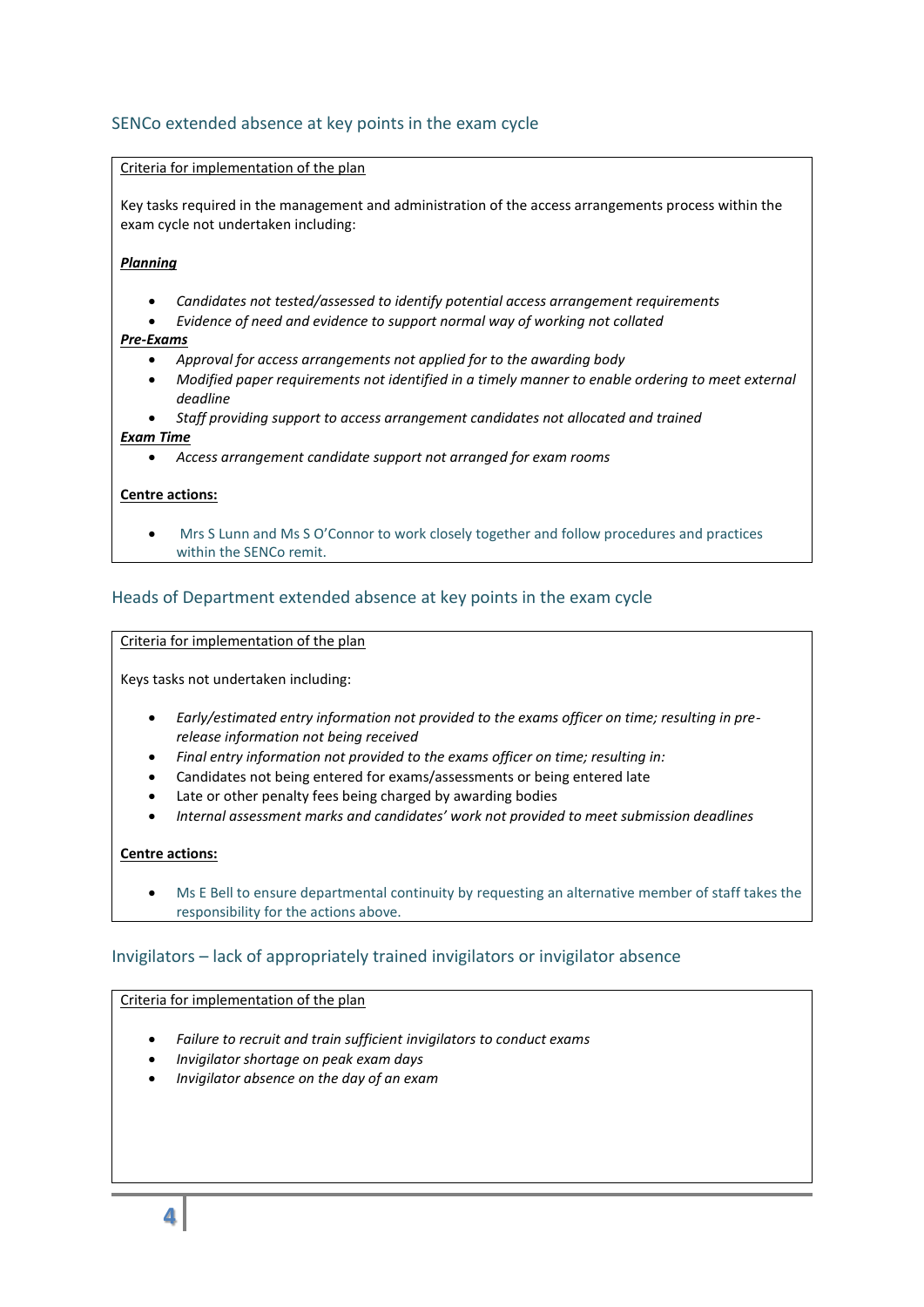#### **Centre Actions:**

- **Examinations Officer to maintain a short list of suitable candidates**
- **Examinations Officer to ensure that capacity is suitable for each exam**
- **Ms E Bell to review training procedures regularly and put in place additional training as required**
- **Examinations Officer to ensure a specific Exams Day contingency Plan is in place (Appendix 1)**
- **Examinations Officer to ensure a specific Emergency Evacuation Plan is in place (Appendix 2)**
- **Examinations Officer to ensure an Incident Log is in place (Appendix 5)**

#### Exam rooms – lack of appropriate rooms or main venues unavailable at short notice

#### Criteria for implementation of the plan

- *Exams officer unable to identify sufficient/appropriate rooms during exams timetable planning*
- *Insufficient rooms available on peak exam days*
- *Main exam venues unavailable due to an unexpected incident at exam time*

#### **Centre Actions:**

- **•** Pre-planning at all stages is essential
- Ms E Bell and Mrs R Trumper continually review all stages of the process
- Emergency Evacuation Plan should be in place (Appendix 2)

#### Failure of IT systems

#### Criteria for implementation of the plan

- *MIS system failure at final entry deadline*
- *MIS system failure during exams preparation*
- *MIS system failure at results release time*

#### Centre Actions:

- Ms E Bell and Mrs R Trumper to contact in-house IT department
- Examinations Officer to contact all Examination Boards (see Appendix 1 for telephone numbers) for alternative route for dissemination of results

#### Disruption of teaching time – centre closed for an extended period

#### Criteria for implementation of the plan

- Centre closed or candidates are unable to attend for an extended period during normal teaching or study supported time, interrupting the provision of normal teaching and learning Centre Actions:
- The centre to communicate with parents, carers and students about the potential for disruption to teaching time and plans to address this.
- Alternative venues prioritised for students with imminent exams.
- Ms E Bell to advice the Examination Boards as appropriate.
- In extreme circumstances advise candidates they may need to sit exams in the next available series.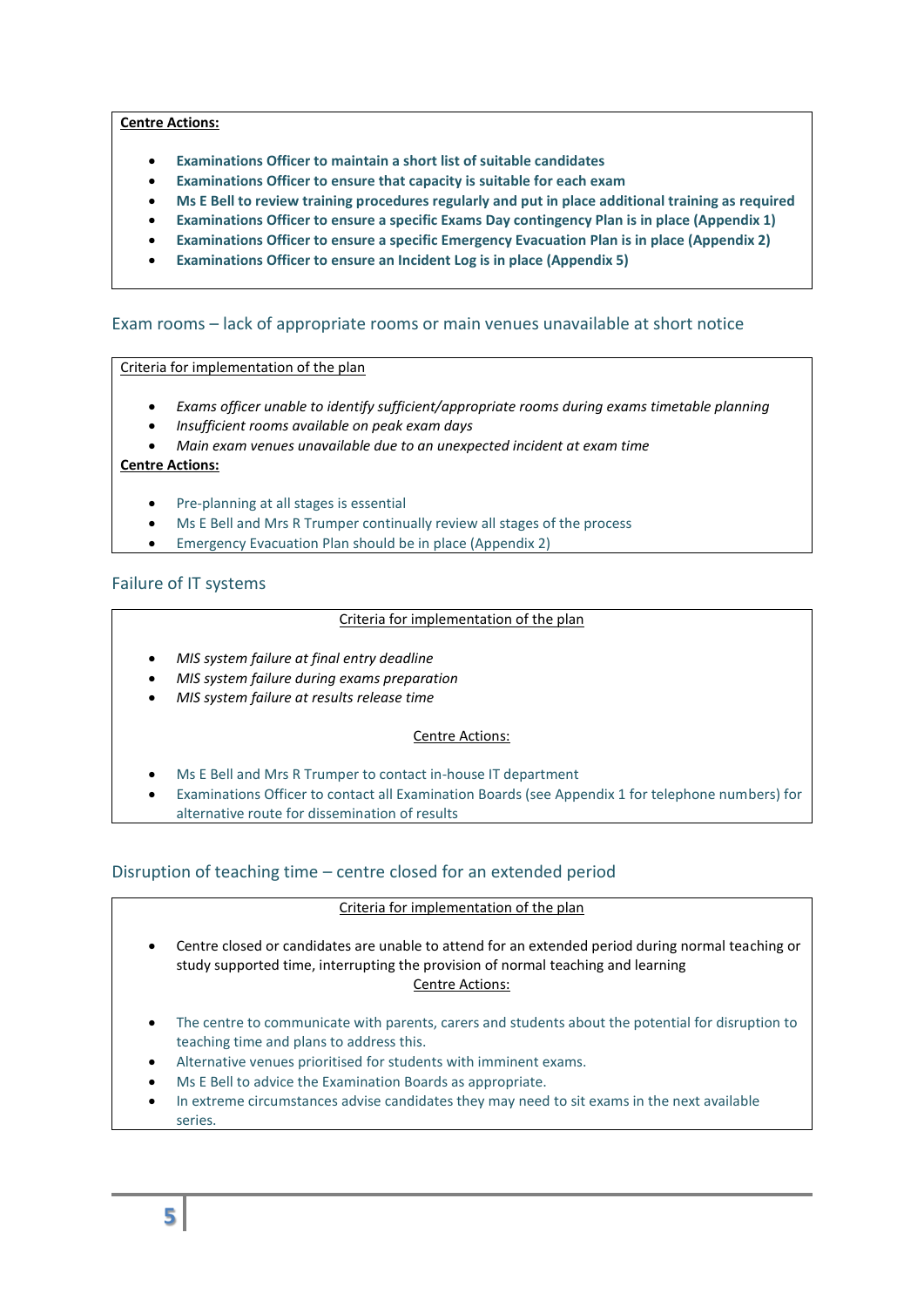#### Candidates unable to take examinations because of a crisis – centre remains open

#### Criteria for implementation of the plan

Candidates are unable to attend the examination centre to take examinations as normal

#### Centre actions

- The centre to communicate with relevant awarding organisations at the outset to make them aware of the issue. The Centre to communicate with parents, carers and candidates regarding solutions to the issue.
- Centre to liaise with Exam Board to sit exams at a different venue in extreme circumstances.
- Should a significant number of candidates need to be isolated due to sickness, alternative rooms will be made available.
- If a small number (>5) are affected, isolate students with separate invigilation.
- Apply for Special Consideration for those affected to the appropriate Exam Boards.

#### Disruption in the distribution of examination papers

Criteria for implementation of the plan

 Disruption to the distribution of examination papers to the Centre in advance of examinations Centre Actions:

- The Centre to communicate with awarding organisations to organise alternative delivery of papers
- Arrange with Exam Boards for alternative means of receiving papers either electronically or alternative courier.
- Examinations Officer to ensure papers are kept securely until needed.

#### Disruption to the transportation of completed examination scripts

Criteria for implementation of the plan

Delay in normal collection arrangements for completed examination scripts

#### Centre Actions:

- The Centre to communicate with relevant Exam Boards at the outset to resolve the issue.
- Alternative transport should only be used with the agreement of the relevant Exam Boards.
- Scripts must be stored securely until such time transport is confirmed.

#### Assessment evidence is not available to be marked

#### Criteria for implementation of the plan

 Large scale damage to or destruction of completed examination scripts/assessment evidence before it can be marked

#### Centre Actions:

- It is the responsibility of the Head of Centre to communicate this immediately to the relevant awarding organisation(s) and subsequently to students and their parents or carers.
- The Exam Boards may generate candidate marks for the affected assessments based on other evidence, as defined by the Exam Boards and the regulators.
- It may be necessary for the candidates to retake the assessment at the next available opportunity.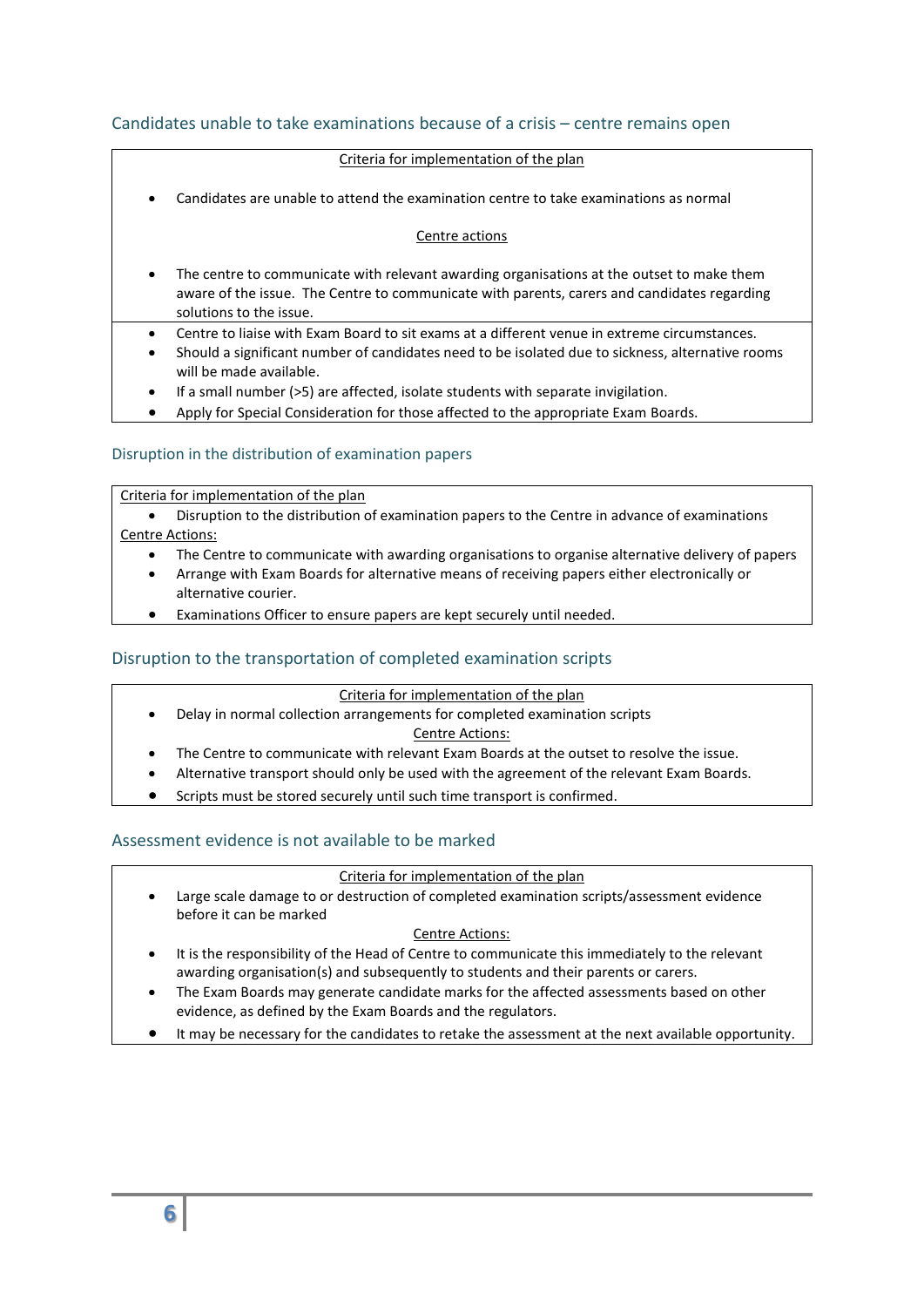#### Centre unable to distribute results as normal

#### Criteria for implementation of the plan

Centre is unable to access or manage the distribution of results to candidates, or to facilitate post-results services.

Centre actions:

- Centres to contact awarding organisations about alternative options
- Arrange to access results at an alternative site.
- Inform staff, students and parents as soon as possible of the change in distribution of results.

### **Appendix 1 Exams Day Contingency Plan**

| <b>Exam Item</b>                                         | <b>Location/Holders Name</b>                                                                                                   | <b>Responsibility</b>                                                           |
|----------------------------------------------------------|--------------------------------------------------------------------------------------------------------------------------------|---------------------------------------------------------------------------------|
| Keys to Secure Storage for exam<br>papers and stationery | Ms Bell hold the key. Ruth<br>Trumper holds spare keys in<br>dedicated exam key safe.                                          | <b>Ruth Trumper</b>                                                             |
| Exams Office - Centre Timetable                          | Double locked. Timetable widely<br>published and on G drive.                                                                   | Ms Emily Bell and Ruth Trumper                                                  |
| Seating plans                                            | In exam boxes.                                                                                                                 | <b>Ruth Trumper</b>                                                             |
| Exam cards/setting out of exam<br>rooms/notices etc      | Exams cupboard                                                                                                                 | Cards produced by Ruth Trumper.<br>Set up by Ruth Trumper and Ms<br>Emily Bell. |
| Invigilators                                             | Ms Emily Bell and Ruth Trumper<br>to organise and train.                                                                       | Ms Emily Bell.                                                                  |
| Access Arrangements (incl Cover<br>sheets)               | Exams pack. Organised by SENCO.                                                                                                | Ms Emily Bell and Ms Sheryll Lunn                                               |
| Script envelopes/Examiner<br>address labels              | Exams cupboard.                                                                                                                | Ms Emily Bell and Ruth Trumper                                                  |
| Exam clashes                                             | Ms Emily Bell and Ruth Trumper<br>to organise according to JCQ<br>regulations.                                                 | Ms Emily Bell and Ruth Trumper                                                  |
| Collection of scripts                                    | Invigilators                                                                                                                   | Invigilators, Ms Bell and Ruth<br>Trumper.                                      |
| Collation of scripts                                     | Ms Emily Bell and Ruth Trumper<br>checked off on official registers.<br>Official attendance sheets<br>completed before posting | Ms Emily Bell and Ruth Trumper                                                  |
| Completion of proof of posting<br>form/posting scripts   | Post folder in office                                                                                                          | <b>Ruth Trumper</b>                                                             |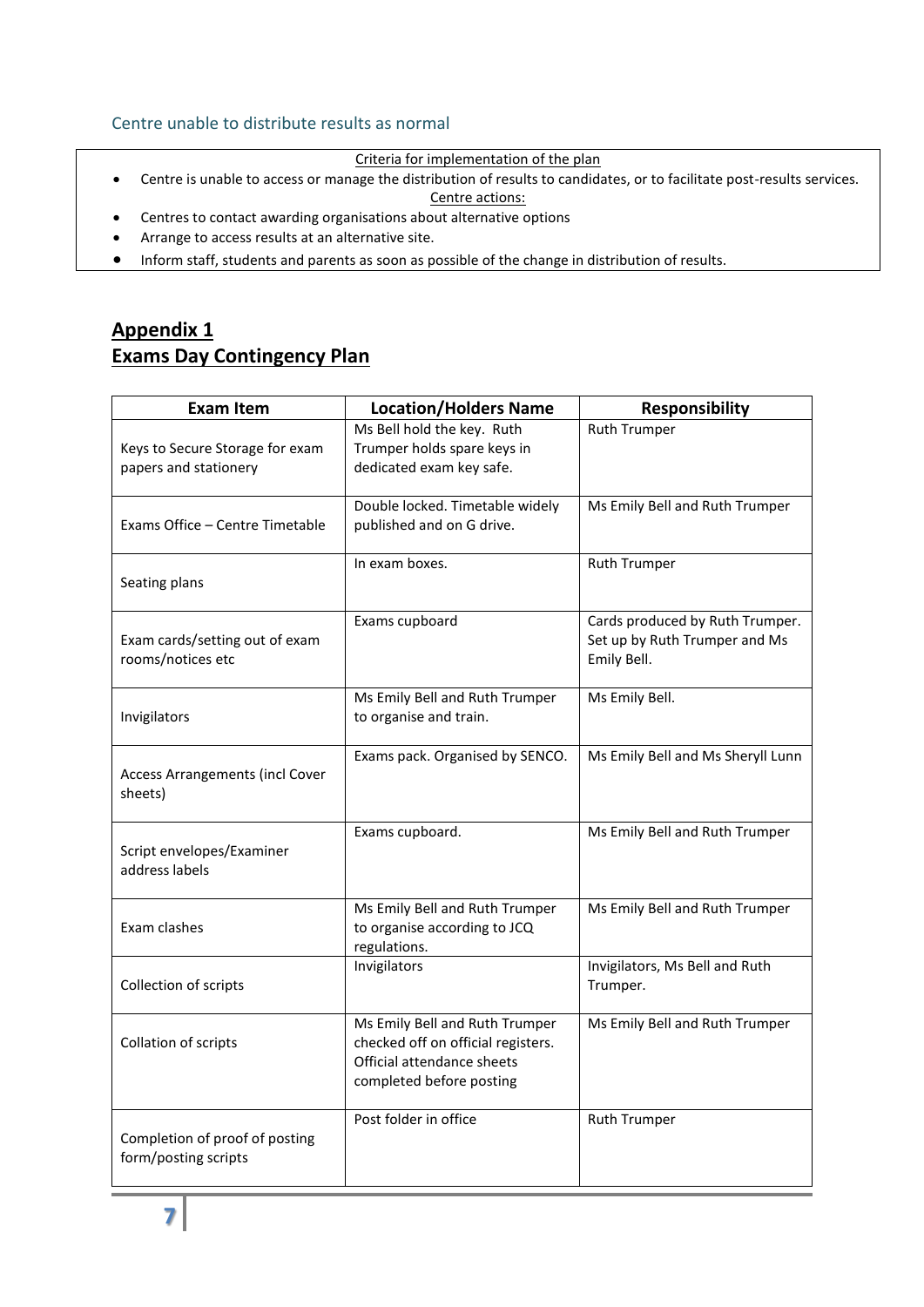| Awarding Bodies tel no: |              |  |
|-------------------------|--------------|--|
| WJEC                    | 02920 265000 |  |
| AQA                     | 0800 1977162 |  |
| OCR                     | 01223 553998 |  |
| Pearson                 | 08444632535  |  |

# **Appendix 2 Policy for Severe Disruption/Evacuation during External Examinations Possible Causes**

- Unreasonable noise disruption
- Fire/Bomb/Food Alert during an Examination

#### **1. Unreasonable noise disruption**

In the event of a severe disruption in an externally set examination, invigilators are advised to stop the examination, tell the candidates to close their answer books, make a note of the time and summon help (Exams Officer/Fire Officer/Main Office) to sort out the problem. Exam room conditions must be maintained.

When the disruption has been resolved the candidates can resume their examination and the time take to resolve the issue added on at the end of the examinations. The candidates must be supervised at all times and thus the break in the examination can be regarded as "a supervised rest break".

An incident log (Appendix 3) must be completed with the times of the disruptions noted. The Exams Officer to make Examining Bodies aware of the disruption if necessary.

#### **2. Fire/Bomb/Flood Alert during an Examination**

In the event of a fire alarm or bomb alert sounding (or any other emergency situation arising) during an examination, the first priority of the invigilators is to preserve light. The next priority is to ensure the security of the examination.

The invigilator **must** take the following action in an emergency such as a fire alarm or a bomb alert.

Stop the candidates from writing.

Collect the attendance register (**in order to ensure all candidates are present**) and evacuate the examination room in line with the instructions given by the appropriate authority.

Advise candidates to leave all question papers and scripts in the examination room.

Candidates should leave the room in silence.

Make sure that the candidates are supervised as closely as possible while they are out of the examination room to make sure there is no discussion about the examination.

Make a note of the time of the interruption and how long it lasted.

Allow the candidates the full working time set for the examination.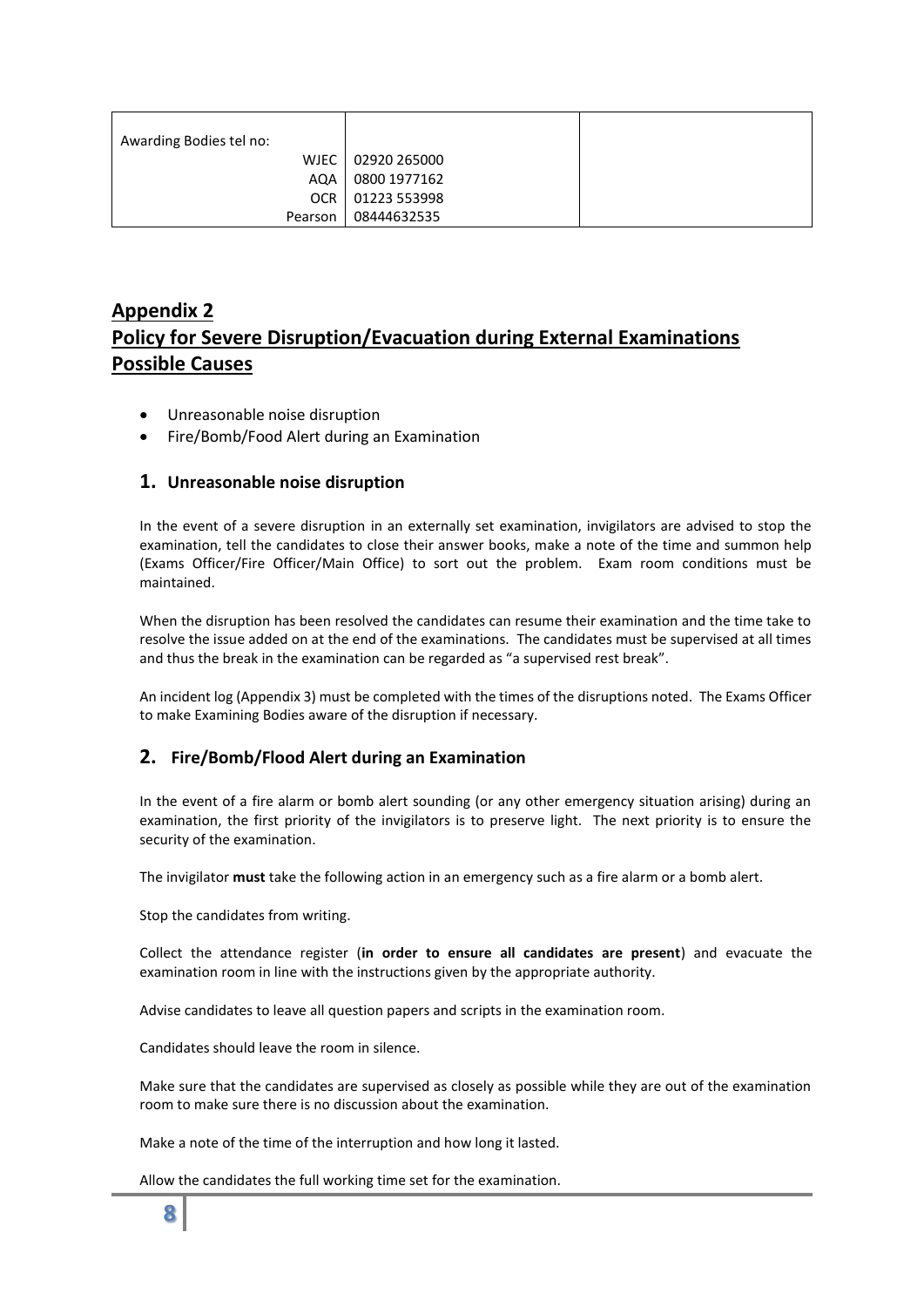If there are only a few candidates, consider the possibility of taking the candidates (with question papers and scripts) to another place to finish the examination.

Make a full report of the incident and of the action taken, and send to the relevant awarding body.

#### **Procedure for Emergency Evacuation from an Examination**

If it is necessary to evacuate the building, the lead invigilator should then stop the examination taking a note of the time and evacuate the building by row and in silence. The candidates must leave all examination papers, scripts and writing equipment behind and in accordance with the school emergency evacuation procedures. The candidates should remain supervised and in silence throughout the emergency. Several other members of staff will be needed to help police this.

In the event of an emergency requiring candidates to evacuate buildings during an examination the following areas should be used but the candidates **must** be kept at a distance and in silence from the main body of students who will be mustering at the same emergency evacuation points :

| Sportshall:                | Once outside turn right and continue to the <b>blue container</b>                                                                                                                       |
|----------------------------|-----------------------------------------------------------------------------------------------------------------------------------------------------------------------------------------|
| Library:                   | Once outside turn right and continue to the <b>blue container</b>                                                                                                                       |
| Gym:                       | Once outside turn right and continue to the <b>blue container</b>                                                                                                                       |
| Eduk8:                     | Students should be escorted out of the building by the main front door and<br>continue to the tree in front of the school.                                                              |
| <b>Curriculum Support:</b> | Students should be escorted out of rooms A71 and A74. Follow the corridor<br>to the end and go through the double doors and outside. Follow the<br>pathway round to the blue container. |
| <b>Hearing Impaired:</b>   | Students should be escorted out of the curriculum support area and<br>assemble next to the <b>blue container</b> .                                                                      |

At all times invigilators must act in accordance with section 16 of the "Instructions for Conducting Examination" booklet. They should also summon assistance immediately an emergency arises. Silence should be maintained during the time the candidates are outside the examination room. Section 16 of "Instructions for Conducting Examination" booklet states:

"The Invigilator **must** take the following action in an emergency such as a fire alarm or a bomb alert.

- Stop the candidates from writing.
- Collect the attendance register and evacuate the examination room in line with the instructions given by the appropriate authority.
- Advise candidates to leave all question papers and scripts in the examination room
- Candidates should leave the room in silence.
- Make sure that the candidates are supervised as closely as possible while they are out of the examination room to make sure there is no discussion about the examination. Make a note of the time of the interruption and how long it lasted.
- Allow the candidates the full working time set for the examination
- If there are only a few candidates, consider the possibility of taking the candidates (with question papers and scripts to another place to finish the examination
- Make a full report of the incident and the action taken (Appendix 3), and send to the relevant awarding body".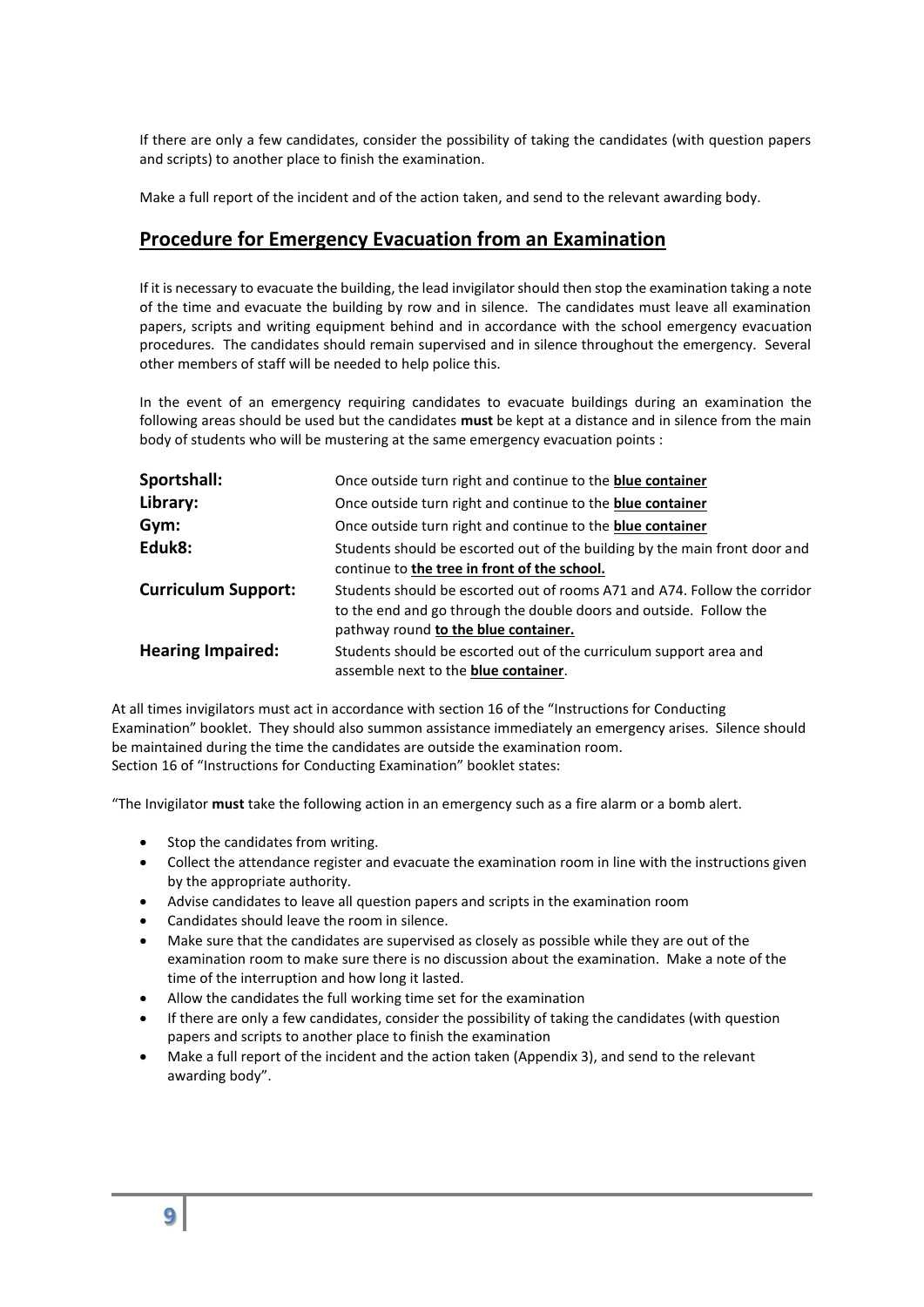## **Appendix 3 EXAM ROOM INCIDENT LOG**

- \* This incident log is for the exams officer or invigilator(s) to use to record any irregularities that may happen in the exam room at the point of occurrence. *All irregularities must be recorded. An exam room incident log should be used to record any irregularities.*
- *\* In order to avoid potential breaches of security, care must be taken to ensure the correct question paper packets are opened. An additional member of centre staff must check the time, date and any other paper details before a packet is opened.*
- *\** **Prior to opening the above exam paper packets provided by the exams officer, I confirm I have checked against the timetable that the date, session and paper details are correct.**
- *\* Signature of member of centre staff to confirm the above statement …………………………………………………..*

| Date:          |  |
|----------------|--|
| Time:          |  |
| Exam:          |  |
| Length of Exam |  |
| Venue:         |  |
| Invigilators   |  |
|                |  |

| <b>Time</b> | Incident |
|-------------|----------|
|             |          |
|             |          |
|             |          |
|             |          |
|             |          |
|             |          |
|             |          |
|             |          |
|             |          |
|             |          |
|             |          |
|             |          |
|             |          |
|             |          |
|             |          |
|             |          |
|             |          |

After the exam(s) in this room have concluded, incidents recorded here will inform required follow up actions or reports to awarding bodies. The incident log will be affixed to the seating plan, copy of the attendance register(s), and exam room checklist for this exam room session.

Irregularities are unplanned incidents that could impact on the security of the examination, breach of rules and regulations or affect the conditions that enable candidates to achieve their potential. Examples include: candidate late/very late arrival; suspected malpractice (candidate, centre staff); emergency evacuation; candidate illness/distress; disturbance inside/outside the exam room; unauthorised persons entering the exam room etc.